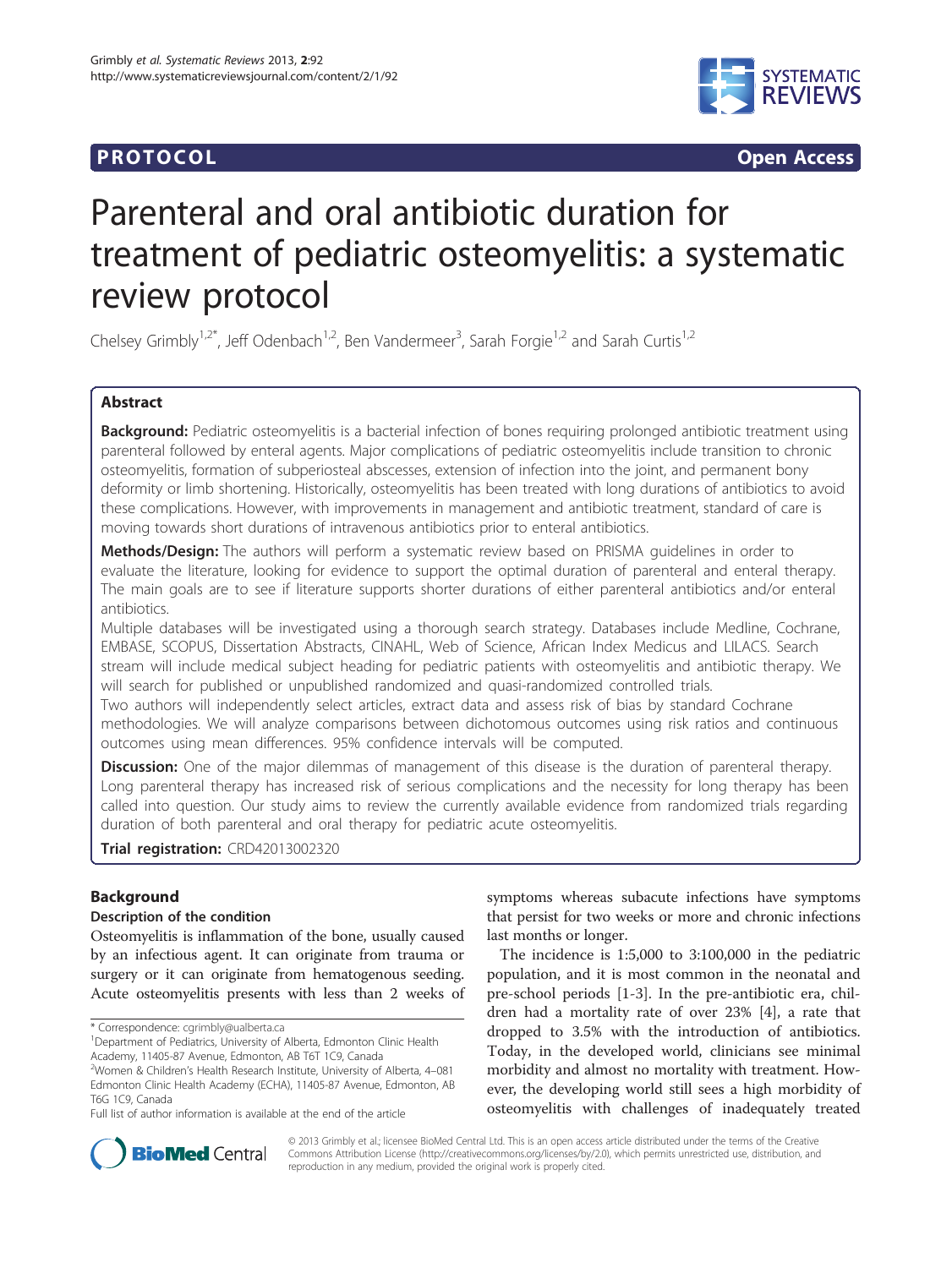osteomyelitis, the development of chronic infections and bony sequestration, and associated deformities and pathological fractures [[5,6\]](#page-5-0).

In children, the most common sites of infection are the femur (27%), tibia (24%), and pelvis (15%) [\[7](#page-5-0)]. Diagnosis is largely clinical with classical physical features of pain, tenderness, swelling over a bony site and fever. A variety of laboratory tests may be abnormal with raised erythrocyte sedimentation rate (ESR) (91%), raised Creactive protein (CRP) (80%) and raised white blood cell count (35%) being the most commonly examined. Radiological tests may also be helpful to support the diagnosis with the use of magnetic resonance imaging (MRI), ultrasound, bone scan and x-rays as commonly used modalities. Blood cultures are often done and occasionally bony aspirates or biopsies at suspected site of infection are done [[8](#page-5-0)].

Staphylococcus aureus is the causative agent in 80% of cases although there are less common bacterial agents including Haemophilus influenzae, Streptococcus pyogenes, Escherchia coli among others [[3](#page-5-0),[9](#page-5-0)]. Neonatal osteomyelitis is a separate entity with Group B streptococcus being the main causative agent, patients are 40% more likely to have multiple infected sites, and they have more subtle presentations. Infections are also more commonly secondary to line sepsis [[10](#page-5-0)]. Complications of osteomyelitis include the development of a chronic bony infection, subperiosteal abscess formation, venous thrombosis [\[11](#page-5-0)] and secondary septic arthritis. Septic arthritis is a surgical emergency requiring urgent drainage and long term complications can include joint stiffness, joint dislocation, and limb shortening.

#### Description of the intervention

Osteomyelitis requires prompt antimicrobial treatment starting with intravenous antibiotics before transitioning to enteral antibiotics to avoid complications that include periosteal abscess and the development of chronic osteomyelitis with associated bony deformities [[12,13](#page-5-0)]. However, there is an absence of consensus regarding antibiotic duration, with most sources supporting conservative prolonged management. Review articles and notable pediatric textbooks recommend an average of 1 to 2 weeks of parenteral antibiotics until the C-reactive protein normalizes, and a full 3 to 6 weeks of total antibiotics until the erythrocyte sedimentation rate normalizes [\[13-15](#page-5-0)]. This may require central venous catheter insertion, a prolonged hospitalization, and extensive cost to the family and healthcare system. Other centers initiate several days of peripheral intravenous (IV) antibiotics prior to inserting a central venous catheter and then provide 4 to 6 weeks of home IV therapy [[16\]](#page-5-0).

The risk of complications associated with a central line include line malfunction or displacement, catheter associated bloodstream infection, fever with negative blood culture results, and local skin infection [\[16](#page-5-0)]. As children with osteomyelitis tend to be younger than 5 years [[2,14](#page-5-0)], anesthesia and the associated risks are necessary for the insertion of the central line. In centers that provide home intravenous therapy, the cost of IV antibiotics is immensely higher than that of oral [\[12,13](#page-5-0)].

A systematic review published in 2002 by Le Saux showed that a 7-day course of parenteral antibiotic was as effective as longer durations, with the same rate of recurrence at 6 months. However, Le Saux's study included observational studies primarily from the 1970s and 1980s and only one study was randomized [[17\]](#page-5-0). Dartnell et al. published a comprehensive scoping review of the diagnosis and management of pediatric osteomyelitis in 2012 [\[18](#page-5-0)]. That provided a general overview of the epidemiology of osteomyelitis but did not specifically address questions around the treatment of osteomyelitis in a systematic way. Our study will ask very specific questions about treatment. We will include both English and non-English studies and an expanded database search. The proposed study will involve a current systematic review of prospective randomized control studies to evaluate if long-term parenteral therapy is required or if short-term parenteral therapy prior to transition to enteral antibiotics provides safe and sufficient treatment of osteomyelitis.

#### Why it is important to do this review

One of the major dilemmas of management of this disease is the duration of parenteral therapy. Long parenteral therapy has increased risk of serious complications and the necessity for long therapy has been called into question. Le Saux's review, over 10 years ago, suggested that shorter therapies could be efficacious and safe but emphasized the need for higher quality evidence. We hypothesize that new evidence has been published over this time period. Our study aims to now review the currently available evidence from randomized trials regarding duration of both parenteral and oral therapy for pediatric acute osteomyelitis.

#### Methods/Design

The PRISMA statement will be used as a template for the development and execution of this review. The systematic review protocol will be registered with the PROSPERO database before initiation. A standardized methodological approach to this systematic review will be based on guidance from the Cochrane Handbook for Systematic Reviews of Interventions Version 5.1.0.

#### Types of studies

Studies will be limited to randomized controlled trials and quasi-randomized controlled trials that look at an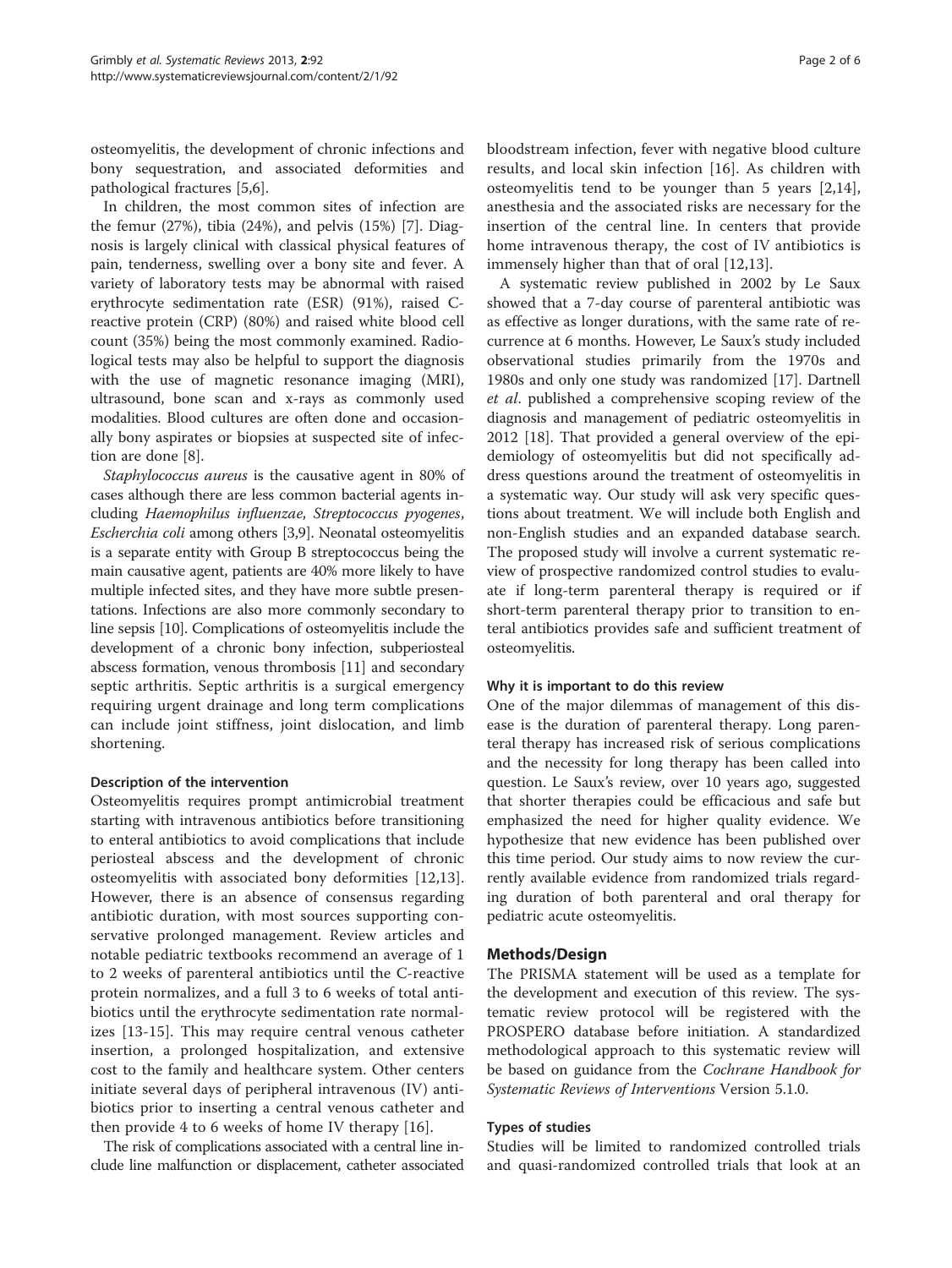intervention of intravenous antibiotic duration of less than 7 days, compared to previous standard of greater than 7 days. Studies need to describe the antimicrobial including route and duration as well as clinical outcomes with follow-up for at least 3 months. Exclusion criteria include retrospective studies and prospective nonrandomized studies including case series.

#### Types of participants

Pediatric patients younger than 18 years of age who have been identified with osteomyelitis will be included in this study.

## Disease definition

Acute osteomyelitis is a clinical diagnosis based on symptoms of fever, pain, and reduced weight bearing and swelling over the affected bone. The use of laboratory tests including positive blood culture, ESR and CRP, as well as diagnostic imaging such as MRI, computed tomography (CT) scan, nuclear magnetic imaging, ultrasound, or X-ray aid in supporting the diagnosis [[17-19\]](#page-5-0). For this systematic review, as defined by the authors of the primary studies, we expect the definition of acute osteomyelitis to include: A) clinical signs of osteomyelitis and positive blood cultures, OR B) clinical signs and radiological support, OR C) clinical signs and positive bone culture.

## Types of interventions

We will include comparative randomized trials of antibiotics administered either parenterally or orally, or both.

## Types of outcome measures

Primary Outcome:

1. Resolution of osteomyelitis infection as determined by resolution of symptoms including pain, tenderness, swelling and gait abnormalities by end of total therapy. All outcome data will be grouped at additional discrete time periods such as 1 month, 3 months, 6 months, 1 year, and annually, if available.

Secondary outcomes:

- 1. Time to resolution of infection as defined above
- 2. Total length of antibiotic therapy
- 3. Residual pain, fever, swelling and other clinical features
- 4. Residual disabilities
- 5. Residual morbidities: includes limp, deformities, and neurological deficits
- 6. Adverse events defined as mild, moderate or severe
- 7. Residual radiographic changes
- 8. Re-hospitalization for infection
- 9. Re-initiation of therapy
- 10. Resolution of increased inflammatory marker (WBC, ESR, CRP)
- 11. Surgical intervention

## Literature search strategies

The systematic review will consist of a literature search of the databases Medline, EMBASE, SCOPUS, Cochrane CENTRAL Database of Systematic Reviews, CINAHL, Web of Science, Global Health, African Index Medicus and LILACS. Relevant articles will also be hand-searched for related publications. There will be no restrictions on language; any relevant non-English, non-French papers will be appropriately translated. There will be no restriction on publication period or publication status. Gray literature will be searched through Dissertation Abstracts and the library search will be repeated prior to publication to look for new citations. The major clinical trials registries will be searched and the principle investigators for any relevant registered RCT will be contacted to seek sharing of any new or unpublished trial data that may be relevant. The bibliography of all retrieved literature will be reviewed for additional reports of trials.

#### Library search strategy

- 1. randomized controlled trial.pt.
- 2. clinical trial.pt.
- 3. randomi?ed.ti,ab.
- 4. placebo.ti,ab.
- 5. dt.fs.
- 6. randomly.ti,ab
- 7. trial.ti,ab.
- 8. groups.ti,ab.
- 9. or/1-8
- 10. animals/
- 11. humans/
- 12. 10 not (10 and 11)
- 13. 9 not 12
- 14. exp Infant/
- 15. exp Child/
- 16. exp Adolescent/
- 17. exp Pediatrics/
- 18. exp Young Adult/
- 19. exp Infant, Newborn/
- 20. exp Infant, Premature
- 21. exp Child, Preschool/
- 22. pubescent.mp. or exp Puberty/
- 23. kindergarten.mp.
- 24. minor\*.mp.
- 25. prepubescent.mp.
- 26. (infant\* or child\* or teen\* or adolescen\* or neonat\* or youth or young or p?ediatric\*).mp.
- 27. (young adj2 adult\*).mp.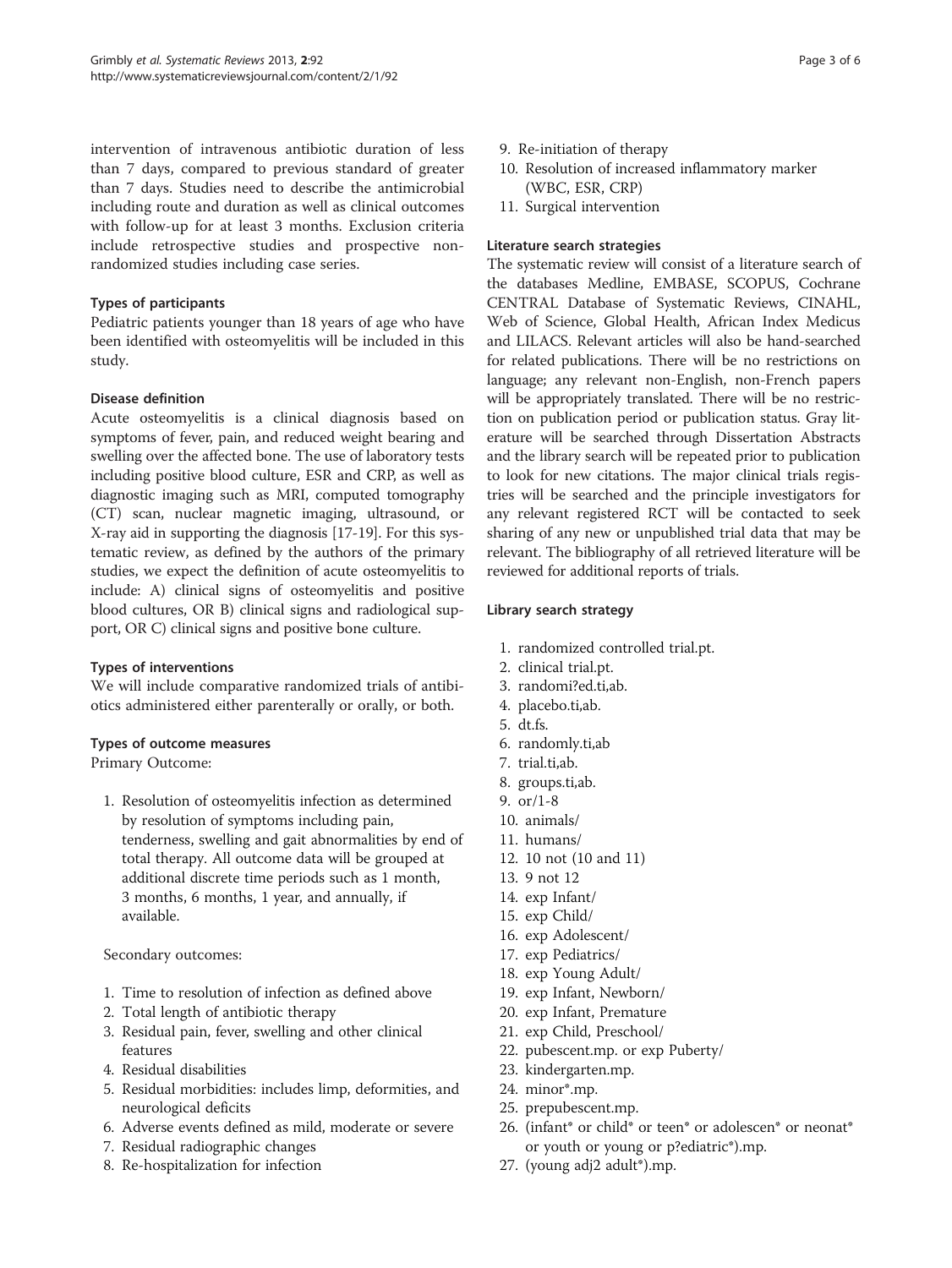- 28. school age.mp.
- 29. (student\* adj2 (college\* or universit\*)).mp.
- 30. high school.mp
- 31. middle school.mp.
- 32. elementary school.mp.
- 33. freshman.mp.
- 34. sophomore.mp.
- 35. exp Students/
- 36. (child\* or adolescent\* or infant\* or pediatric\* or paediatric\*).jn,jw.
- 37. 14 or 15 or 16 or 17 or 18 or 19 or 20 or 21 or 22 or 23 or 24 or 25 or 26 or 27 or 28 or 29 or 30 or 31 or 32 or 33 or 34 or 35 or 36
- 38. exp Osteomyelitis/
- 39. exp Bone Diseases/
- 40. exp Bone Diseases, Infectious/
- 41. exp Infection/
- 42. 39 and 41
- 43. exp Staphylococcal Infections/and (bone\* or osteo\*).mp. [mp = title, abstract, original title, name of substance word, subject heading word, protocol supplementary concept, rare disease supplementary concept, unique identifier]
- 44. exp Streptococcal Infections/and (bone\* or osteo\*). mp. [mp = title, abstract, original title, name of substance word, subject heading word, protocol supplementary concept, rare disease supplementary concept, unique identifier]
- 45. 38 or 40 or 42 or 43 or 44 or ′9′.mp. or ′10′.mp. [mp = title, abstract, original title, name of substance word, subject heading word, protocol supplementary concept, rare disease supplementary concept, unique identifier]
- 46. osteomyelitis.mp.
- 47. (bone adj3 infect\*).mp.
- 48. exp Anti-Bacterial Agents/
- 49. exp Penicillins/
- 50. exp Cephalosporins/
- 51. exp Macrolides/
- 52. exp Quinolones/
- 53. exp Aminoglycosides/
- 54. exp Rifampin/
- 55. exp Glycopeptides/
- 56. exp Carbapenems/
- 57. exp tetracyclines/
- 58. exp Lincosamides/
- 59. exp Clavulanic Acids/
- 60. (Anti-Bacterial Agent\* or antibiotic\* or Penicillin\* or Cephalosporin\* or Macrolid\* or Quinolon\* or Aminoglycosid\* or Rifampin\* or Carbapenem\* or Glycopeptid\* or Tetracyclin\* or Lincosamid\* or Clavulinic Acid\*).mp.
- 61. antisyphilitic drugs.mp. or exp Antitreponemal Agents/
- 62. hetacillin.mp.
- 63. cephalospor\*.mp.
- 64. exp Lincomycin/or lincomycin.mp.
- 65. clavulanic acid.mp. or exp Clavulanic Acid/
- 66. beta lactamases.mp. or exp beta-Lactamases/
- 67. penicillinases.mp. or exp Penicillinase/
- 68. or/48-67
- 69. 45 and 68
- 70. 13 and 69
- 71. limit 70 to "all child (0 to 18 years)"
- 72. 37 and 70
- 73. 71 or 72
- 74. 45 and 73
- 75. 13 and 45 and 68
- 76. 38 or 40 or 42 or 43 or 44 or 46 or 47
- 77. 13 and 37 and 68 and 76
- 78. limit 77 to randomized controlled trial
- 79. limit 77 to case reports
- 80. 77 not 79
- 81. 77 not 80

#### Study selection process

The literature search results will be uploaded to a reference manager EndNote X5 (Thomson Reuters, New York, NY, United States). Study selection will be done in two stages. Initially, abstracts and titles will be screened independently by two reviewers (CG and JO) against inclusion and exclusion criteria (Table 1). Both reviewers will then independently review potentially relevant papers in their

### Table 1 Inclusion and exclusion criteria

| Inclusion                                                                                      | <b>Exclusion</b>                                                                                                                          |
|------------------------------------------------------------------------------------------------|-------------------------------------------------------------------------------------------------------------------------------------------|
| Randomized Controlled trials                                                                   | Non-randomized trials                                                                                                                     |
| <b>Ouasi Randomized Trials</b>                                                                 | Cohort, case-series or retrospective<br>studies                                                                                           |
| All languages                                                                                  | Review articles                                                                                                                           |
| Acute osteomyelitis                                                                            | Patients >18 years                                                                                                                        |
| Children 0 to 18 years                                                                         | Chronic or sub-acute osteomyelitis,<br>tuberculosis, sickle cell disease,<br>malignancy, human<br>immunodeficiency virus,<br>chemotherapy |
| Published or unpublished                                                                       | Osteomyelitis data cannot be<br>separated from other<br>musculoskeletal/infectious<br>diagnoses                                           |
| Antibiotic administration with<br>follow-up for 3 months                                       | Intervention other than antibiotic                                                                                                        |
| Identify the anti-microbial and its<br>route                                                   | Route of antimicrobial unclear                                                                                                            |
| Identify duration of therapy                                                                   | Duration of parenteral or enteral<br>therapy unclear                                                                                      |
| Outcome after 3 months follow-up<br>stated or inferred as clinical cure,<br>failure or relapse | Follow-up not documented                                                                                                                  |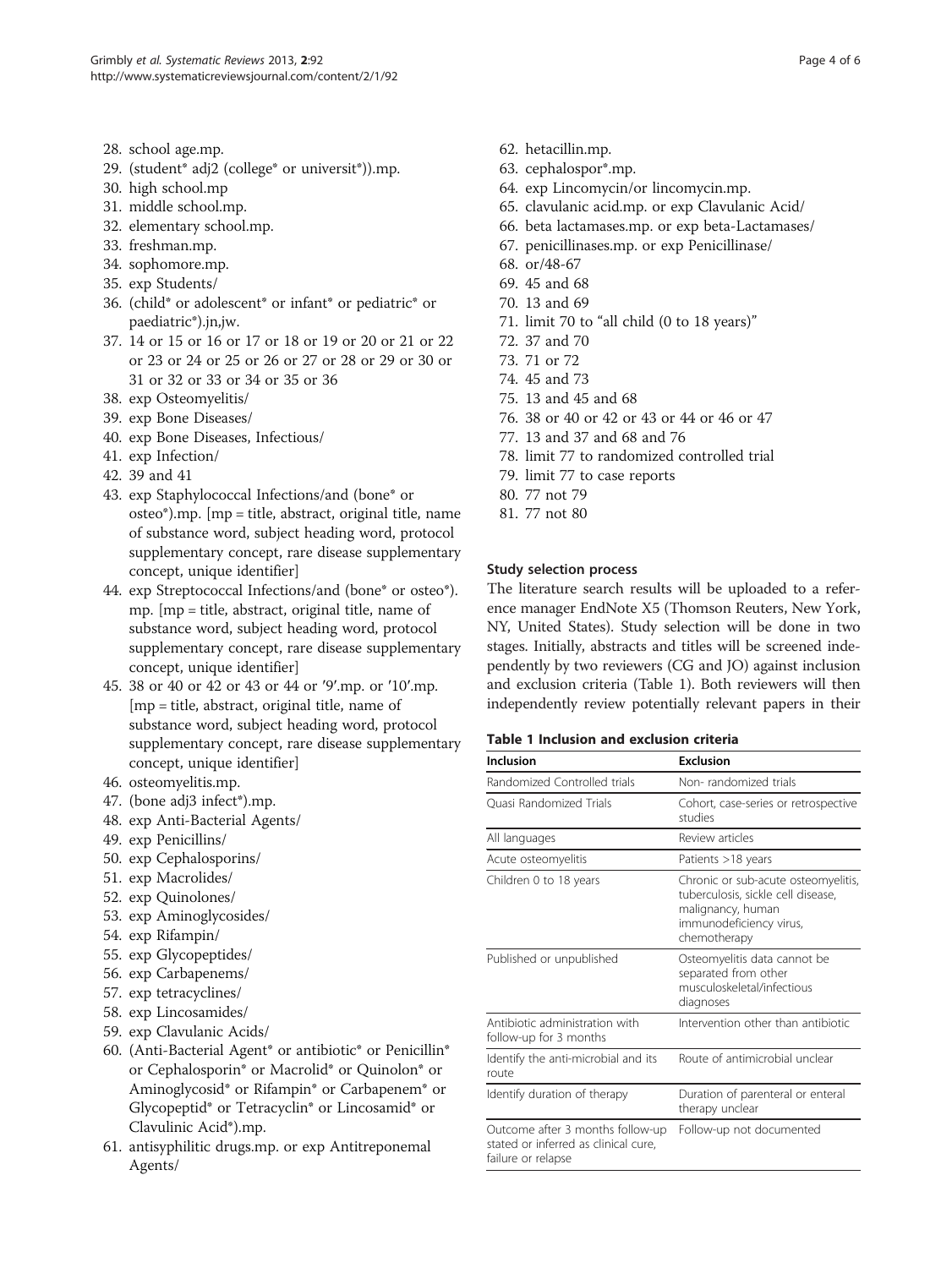entirety, deciding on inclusion using a detailed eligibility form. All reviewed and excluded articles will be recorded on an Excel spreadsheet, with reasons being noted for exclusions. If there is any discordance between the authors, the review authors will resolve any disagreements by consensus or through discussion with a third reviewer (SC), who will evaluate and decide on the contended study.

#### Data collection

Both authors (CG and JO) will use a standardized customized data extraction form based on and adapted from the forms supplied by the Cochrane Bone, Joint and Muscle Trauma Group. Initially the form will be piloted to ensure that data collection is consistent between both reviewers. Data to be extracted includes signs and symptoms of osteomyelitis, blood culture results, radiological support, duration of intravenous antibiotics (7 days) and qualitative total duration, duration of follow-up, whether patients were followed for 6 months after presentation, how many patients were lost to follow-up, whether central venous lines were inserted, and method of randomization.

#### Risk of bias assessment

Each reviewer (CG and JO) will independently assess the risk of bias in each primary trial using the Cochrane Risk of Bias tool as described in the Cochrane Handbook for Systematic Reviews of Interventions 5.1. Each parameter will be judged as either low risk of bias, high risk of bias, or unclear risk of bias. When possible, authors will be contacted to clarify unclear criteria. Assessment of bias will be compared between authors and any discrepancies will be resolved through discussion and consensus, or through a decision by the third reviewer (SC). During data synthesis, data will be pooled together and evaluated as a whole. The data will then be re-evaluated using a sensitivity analysis to see the impact of studies with high risk of bias.

Domains of importance will include:

- Random sequence generation
- Allocation concealment
- Blinding (participants, assessors, care providers)
- Incomplete outcome data
- Selective outcome reporting
- Other sources of bias

#### Data analysis

A statistician (BV) from the Alberta Research Centre for Health Evidence (ARCHE) and who is experienced with systematic review methodology has been consulted for the project. For each study, we will analyze comparisons between dichotomous outcomes using risk ratios (RR) and between continuous outcomes using mean differences. We will compute the 95% confidence intervals

(CI) for all estimates. Where populations, interventions and outcomes are sufficiently clinically homogenous, results will be statistically pooled using a DerSimonian-Laird random effects model; fixed effects will be considered in a sensitivity analysis. This will be done using the Mantel-Haenszel method for RR and the inverse variance method for pooling mean differences. In cases where the outcomes are measured in different scales, a standardized mean difference (SMD) will be used to pool results, rather than a weighted mean difference (WMD). Review Manager version 5.0.22 (The Cochrane Collaboration, Copenhagen, Denmark) and Stata version 7.0 (Stata Corporation, College Station, TX, USA) will be used for all these analyses. In the event that studies cannot be pooled, evidence tables will be produced and a narrative summary of the results will be presented.

#### Dealing with missing data

Authors of primary studies will be contacted to clarify any unclear or missing data.

#### Assessment of heterogeneity

Heterogeneity among studies will be measured using the I <sup>2</sup> statistic, which describes the percentage of total variation across trials due to heterogeneity rather than sampling error. In cases of substantial heterogeneity, subgroup and meta-regression analyses will be performed if the number of studies is sufficient to warrant these analyses. Heterogeneity will be considered to be statistically significant if  $I^2$  is over 25%.

## Publication bias

Where possible, we will also analyze publication bias both visually using the funnel plot and quantitatively using Egger's regression test.

#### Subgroup analysis

Subgroup analysis will be conducted for the primary outcome to assess how the effect of treatment may vary in clinically relevant subgroups. We anticipate clinical heterogeneity and thus the following a-priori clinically relevant subgroups have been identified for consideration:

Different age groups (0 to 11 months, 1 to 5 years, 6 to 12 years and 13 to 18 years old) Microbiological cause (methicillin-resistant Staphylococcus aureus, Syphilis, Gonococcal osteomyelitis, Borrelia burgdorferi) Surgical interventions Type of antibiotic Immunization status Publication date Patient origin